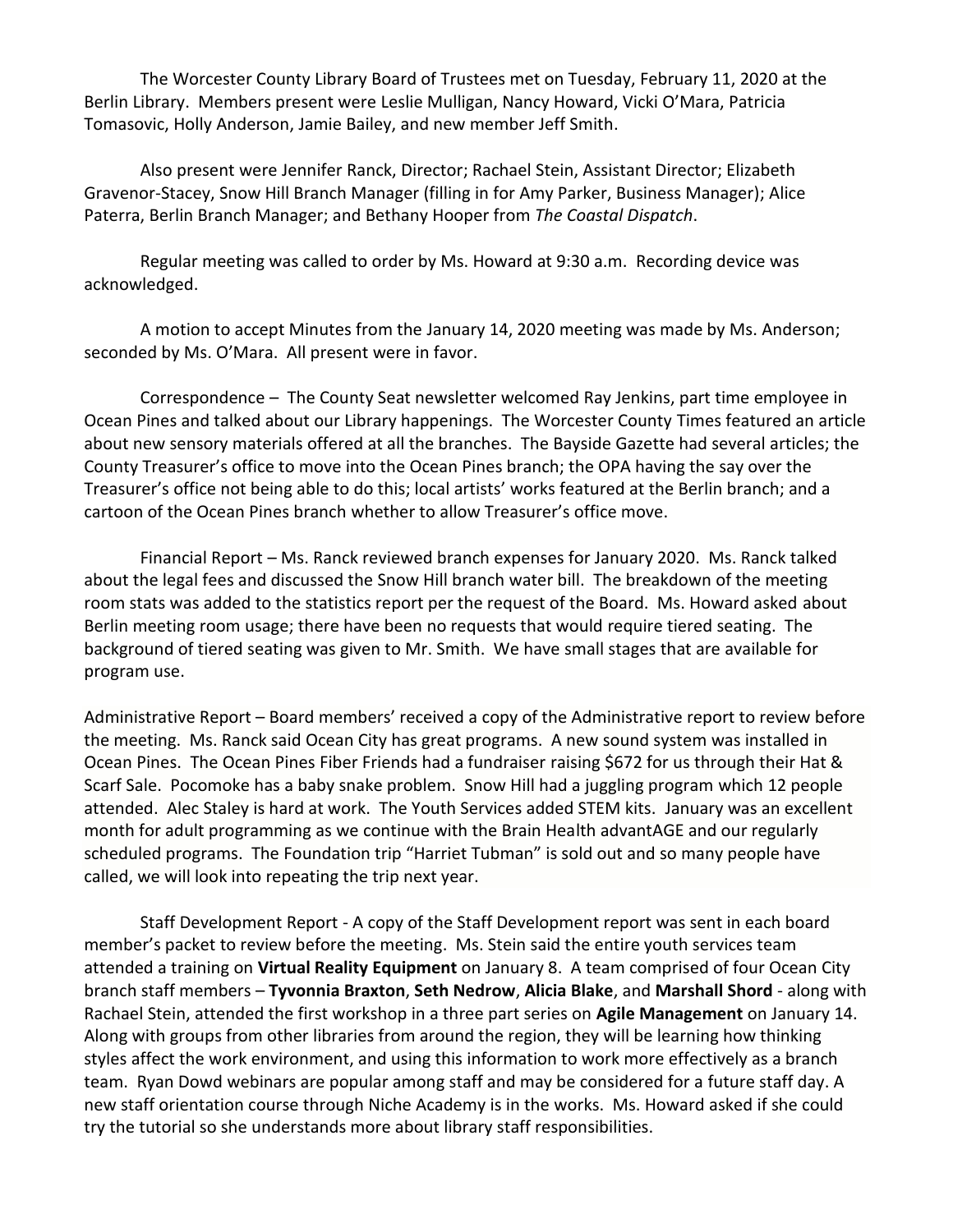Worcester County Library Board of Trustees Minutes, February 11, 2020 Page 2

**Old Business** – A copy was sent in each board member's pack to review before the meeting.

**Pocomoke Library Pre-Design** On January 24 representatives from Worcester County Commission on Aging, Worcester County Health Department, and the Library met with Jeff Schoellkopf to discuss space needs for a proposed shared building. Mr. Schoellkopf will have a few sketches to see if/how a building could be placed on the parcel sometime in the next few weeks. During a Pocomoke City Council Meeting, a public information session was requested to gather community input. We are working with Pocomoke's Planning Director to complete Phase 1 environmental testing. Ms. Mulligan mentioned a possible elevated building with parking underneath, due to the proximity to the river.

**Treasurer's Office** The County withdrew their request to move the Treasurer's satellite office to the Ocean Pines branch. Mr. Burkett, Ocean Pines Branch Manager, is looking at different ideas for space, possibly tutoring area.

**County Budget** The FY 2021 budget was submitted and there will be a meeting with Budget Officer, Finance Officer and Chief Administrative Officer on February 14. Budget presentation to the County Commissioners will take place on March 31 or April 14.

## **New Business –**

**10,000 Flowers Project** The Ten Thousand Flowers Project is headed by lifelong artist, Tim Gibson. *"His vision is to bring communities together to create one giant mural stretching over a mile long, filled with ten thousand colorful flowers. To make it even more unique this massive mural will be split into hundreds of interconnecting parts like a giant jigsaw puzzle and created in over one hundred communities across the US from Florida to Alaska. And the best part; each mural will be painted by dozens of local volunteers from each of those communities."* The Berlin Library was identified as a potential site. An outside spot did not look possible, but the meeting room south wall could work. The mural would be painted on several different panels and could be moved outside at a later time (perhaps as an entrance to the forest area in the future). The Board approved to move forward with project inside on panels in the meeting room to start with.

Ms. Paterra said Kristen Merritt attended law in Public Libraries training and is putting together a pamphlet. A group of adults recently used the branch for a birthday party scavenger hunt. A giving tree is located in the library entry way, with hand knit winter accessories available for those who need them. The kitchen faucet is still having issues, and the branch is still having a problem with skateboarders on the front porch. The police have been notified as well as the County Safety Officer.

A short break was taken from 10:25am to 10:30am.